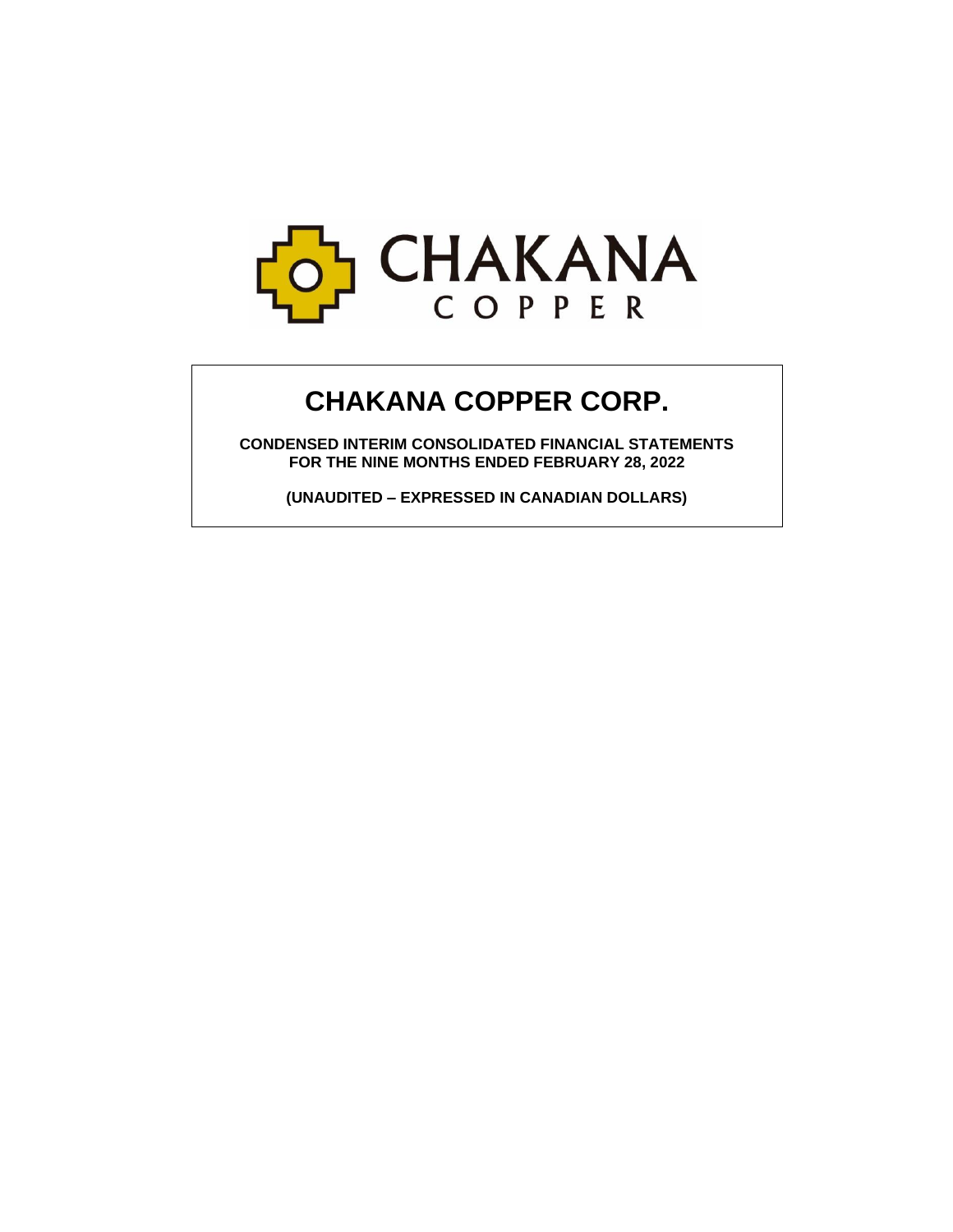# **NOTICE OF NO AUDITOR REVIEW OF CONDENSED INTERIM FINANCIAL STATEMENTS**

Under National Instrument 51-102, Part 4, subsection 4.3(3) (a), if an auditor has not performed a review of the unaudited condensed interim financial statements; they must be accompanied by a notice indicating that the financial statements have not been reviewed by an auditor.

The accompanying unaudited condensed interim consolidated financial statements of Chakana Copper Corp. (the "Corporation") have been prepared by and are the responsibility of the Corporation's management. The unaudited condensed interim consolidated financial statements are prepared in accordance with International Financial Reporting Standards and reflect management's best estimates and judgment based on information currently available.

The Corporation's independent auditor has not performed a review of these condensed interim consolidated financial statements.

April 28, 2022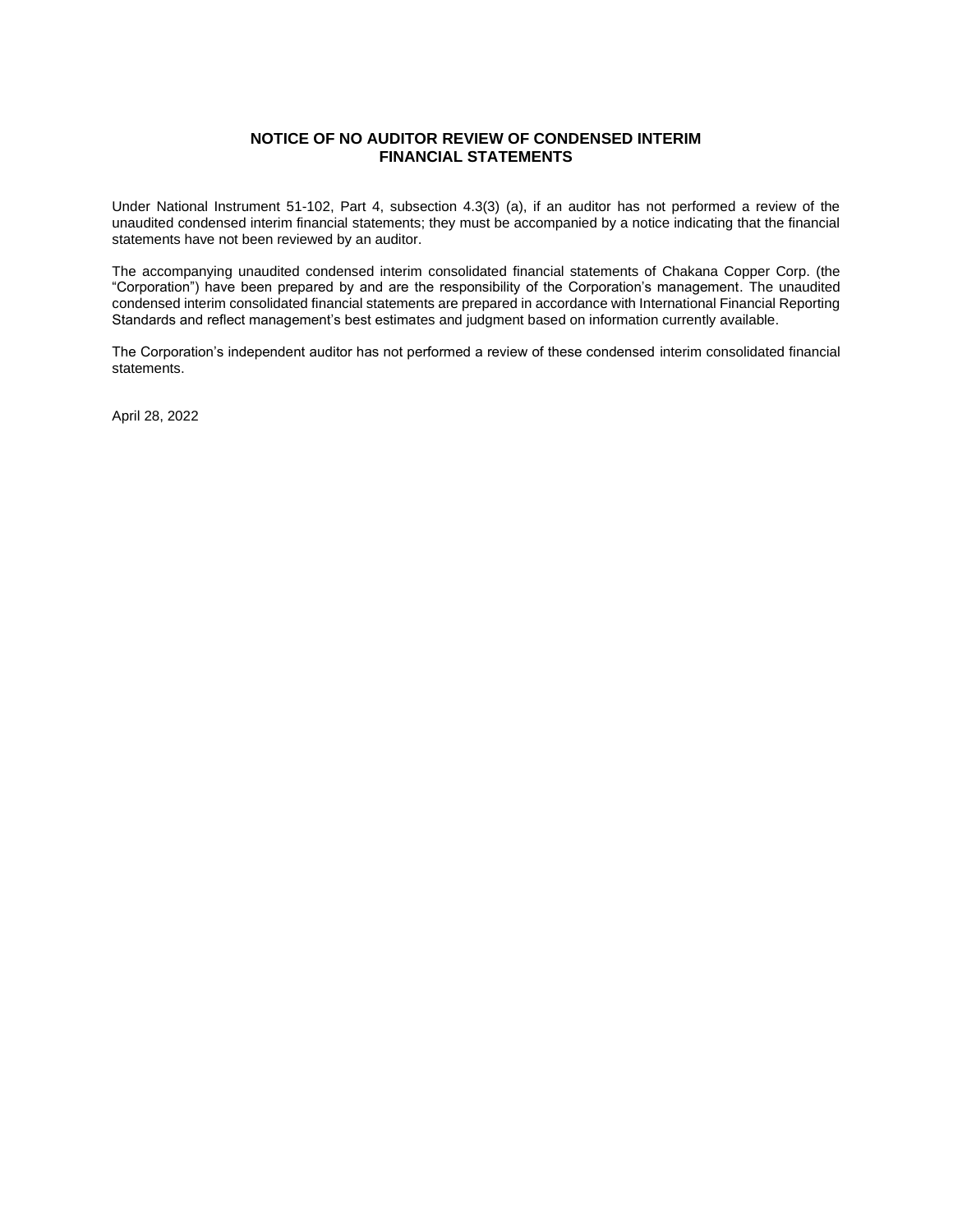#### **CHAKANA COPPER CORP. CONDENSED INTERIM CONSOLIDATED STATEMENTS OF FINANCIAL POSITION AS AT FEBRUARY 28, 2022 (UNAUDITED) AND MAY 31, 2021** *(Expressed in Canadian Dollars)*

|                                                                                                    | February 28,<br>2022<br>(Unaudited) | May 31,<br>2021<br>(Audited) |
|----------------------------------------------------------------------------------------------------|-------------------------------------|------------------------------|
| <b>ASSETS</b>                                                                                      |                                     |                              |
| <b>Current Assets</b>                                                                              |                                     |                              |
| Cash and cash equivalents<br>Prepaids and other current assets                                     | \$<br>1,651,761<br>190,327          | \$<br>8,675,790<br>228,979   |
|                                                                                                    | 1,842,088                           | 8,904,769                    |
| <b>Non-current Assets</b>                                                                          |                                     |                              |
| Exploration and evaluation assets (Note 4)<br>Property and equipment (Note 5)                      | 3,557,918<br>636,905                | 2,790,840<br>937,745         |
| Value-added tax receivable                                                                         | 902,497                             | 558,316                      |
| <b>Total Assets</b>                                                                                | \$<br>6,939,408                     | \$<br>13,191,670             |
| <b>LIABILITIES AND SHAREHOLDERS' EQUITY</b>                                                        |                                     |                              |
| <b>Current Liabilities</b>                                                                         |                                     |                              |
| Accounts payable and accrued liabilities (Note 12)<br>Current portion of lease obligation (Note 6) | \$<br>391,169<br>48,121             | \$<br>1,246,461<br>42.337    |
|                                                                                                    | 439,290                             | 1,288,798                    |
| <b>Non-current Liabilities</b>                                                                     |                                     |                              |
| Lease obligation (Note 6)                                                                          | 173,657                             | 194,432                      |
| <b>Total Liabilities</b>                                                                           | 612,947                             | 1,483,230                    |
| <b>Shareholders' Equity</b>                                                                        |                                     |                              |
| Common shares (Note 7)                                                                             | 37,482,558                          | 37,482,558                   |
| Stock option reserve (Note 7)                                                                      | 2,846,365                           | 2,518,080                    |
| Accumulated other comprehensive income<br>Deficit                                                  | 638,530                             | 303,035                      |
|                                                                                                    | (34, 640, 992)                      | (28, 595, 233)               |
| <b>Total Shareholders' Equity</b>                                                                  | 6,326,461                           | 11,708,440                   |
| <b>Total Liabilities and Shareholders' Equity</b>                                                  | \$<br>6,939,408                     | \$<br>13,191,670             |

Contingency (Note 13)

# **Approved on behalf of the Board of Directors**

*/s/ Tom Wharton /s/ Darren Devine*

Darren Devine, Director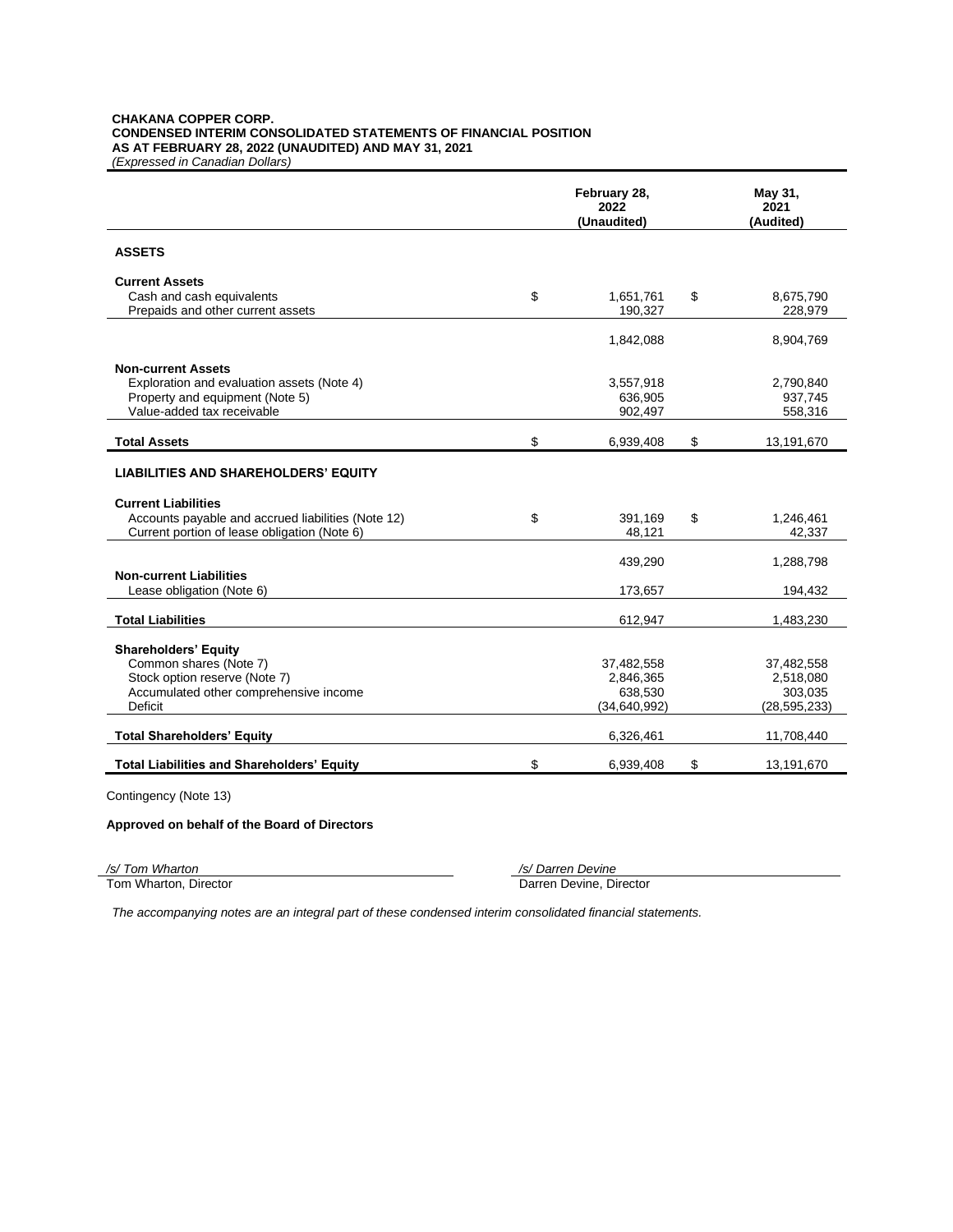# **CHAKANA COPPER CORP. CONDENSED INTERIM CONSOLIDATED STATEMENTS OF LOSS AND COMPREHENSIVE LOSS FOR THE NINE MONTHS ENDED FEBRUARY 28, 2022 AND FEBRUARY 28, 2021**

*(Unaudited – Expressed in Canadian Dollars)*

|                                                    | <b>Three Months</b><br><b>Ended</b><br>February 28,<br>2022 | <b>Three Months</b><br><b>Ended</b><br>February 28,<br>2021 | <b>Nine Months</b><br><b>Ended</b><br>February 28,<br>2022 |             | <b>Nine Months</b><br><b>Ended</b><br>February 28,<br>2021 |
|----------------------------------------------------|-------------------------------------------------------------|-------------------------------------------------------------|------------------------------------------------------------|-------------|------------------------------------------------------------|
|                                                    |                                                             |                                                             |                                                            |             |                                                            |
| <b>OPERATING EXPENSES</b>                          | \$<br>46,456                                                | \$<br>71,926                                                | \$                                                         | 171,876     | \$<br>186,709                                              |
| Consulting fees (Note 12)<br>Depreciation (Note 5) | 31,600                                                      | 24,116                                                      |                                                            | 95,209      | 73,637                                                     |
| Exploration and evaluation                         |                                                             |                                                             |                                                            |             |                                                            |
| expenditures (Note 8)                              | 805,543                                                     | 1,383,674                                                   |                                                            | 4,174,729   | 3,241,152                                                  |
| General and administrative                         | 109,905                                                     | 112,615                                                     |                                                            | 297,064     | 282,663                                                    |
| <b>Investor relations</b>                          | 61,775                                                      | 111,235                                                     |                                                            | 210,579     | 294,838                                                    |
| Legal and professional fees                        | 37,593                                                      | 29,715                                                      |                                                            | 124,432     | 129,843                                                    |
| Salaries and wages                                 | 69,552                                                      | 71,233                                                      |                                                            | 203,727     | 222,943                                                    |
| Stock-based compensation                           |                                                             |                                                             |                                                            |             |                                                            |
| (Note 7)                                           | 105,414                                                     | 212,389                                                     |                                                            | 610,461     | 1,022,364                                                  |
| Travel and meals                                   | 12,521                                                      | $\blacksquare$                                              |                                                            | 29,982      | 1,649                                                      |
|                                                    |                                                             |                                                             |                                                            |             |                                                            |
| <b>Operating Expenses</b>                          | (1,280,359)                                                 | (2,016,903)                                                 |                                                            | (5,918,059) | (5,455,798)                                                |
|                                                    |                                                             |                                                             |                                                            |             |                                                            |
| Other                                              |                                                             |                                                             |                                                            |             |                                                            |
| Foreign exchange income (loss)                     | (22, 922)                                                   | (65, 315)                                                   |                                                            | 617         | (82, 335)                                                  |
| Expense (recovery) of valued-                      |                                                             |                                                             |                                                            |             |                                                            |
| added tax previously written<br>off                |                                                             | (2, 562)                                                    |                                                            |             | 126,045                                                    |
| Write-off leasehold                                |                                                             |                                                             |                                                            |             |                                                            |
| improvements                                       |                                                             |                                                             |                                                            | (410, 493)  |                                                            |
| Interest income                                    |                                                             | 10,441                                                      |                                                            |             | 61,414                                                     |
|                                                    |                                                             |                                                             |                                                            |             |                                                            |
|                                                    | (22, 922)                                                   | (57, 436)                                                   |                                                            | (409, 876)  | 105,124                                                    |
|                                                    |                                                             |                                                             |                                                            |             |                                                            |
| <b>Net Loss</b>                                    | (1,303,281)                                                 | (2,074,339)                                                 |                                                            | (6,327,935) | (5,350,674)                                                |
|                                                    |                                                             |                                                             |                                                            |             |                                                            |
| <b>Other Comprehensive Income</b><br>(Loss)        |                                                             |                                                             |                                                            |             |                                                            |
| Foreign currency translation                       | 267,925                                                     | (33, 728)                                                   |                                                            | 335,495     | (317, 702)                                                 |
|                                                    |                                                             |                                                             |                                                            |             |                                                            |
| <b>Comprehensive Loss</b>                          | \$<br>(1,035,356)                                           | \$<br>(2, 108, 067)                                         | \$                                                         | (5,992,440) | \$<br>(5,668,376)                                          |
| Basic and diluted loss per share                   | \$<br>(0.01)                                                | \$<br>(0.02)                                                | \$                                                         | (0.06)      | \$<br>(0.06)                                               |
|                                                    |                                                             |                                                             |                                                            |             |                                                            |
| Weighted average number of                         |                                                             |                                                             |                                                            |             |                                                            |
| common shares outstanding                          |                                                             |                                                             |                                                            |             |                                                            |
| (basic and diluted)                                | 111,410,762                                                 | 96,187,047                                                  |                                                            | 111,410,762 | 94,227,312                                                 |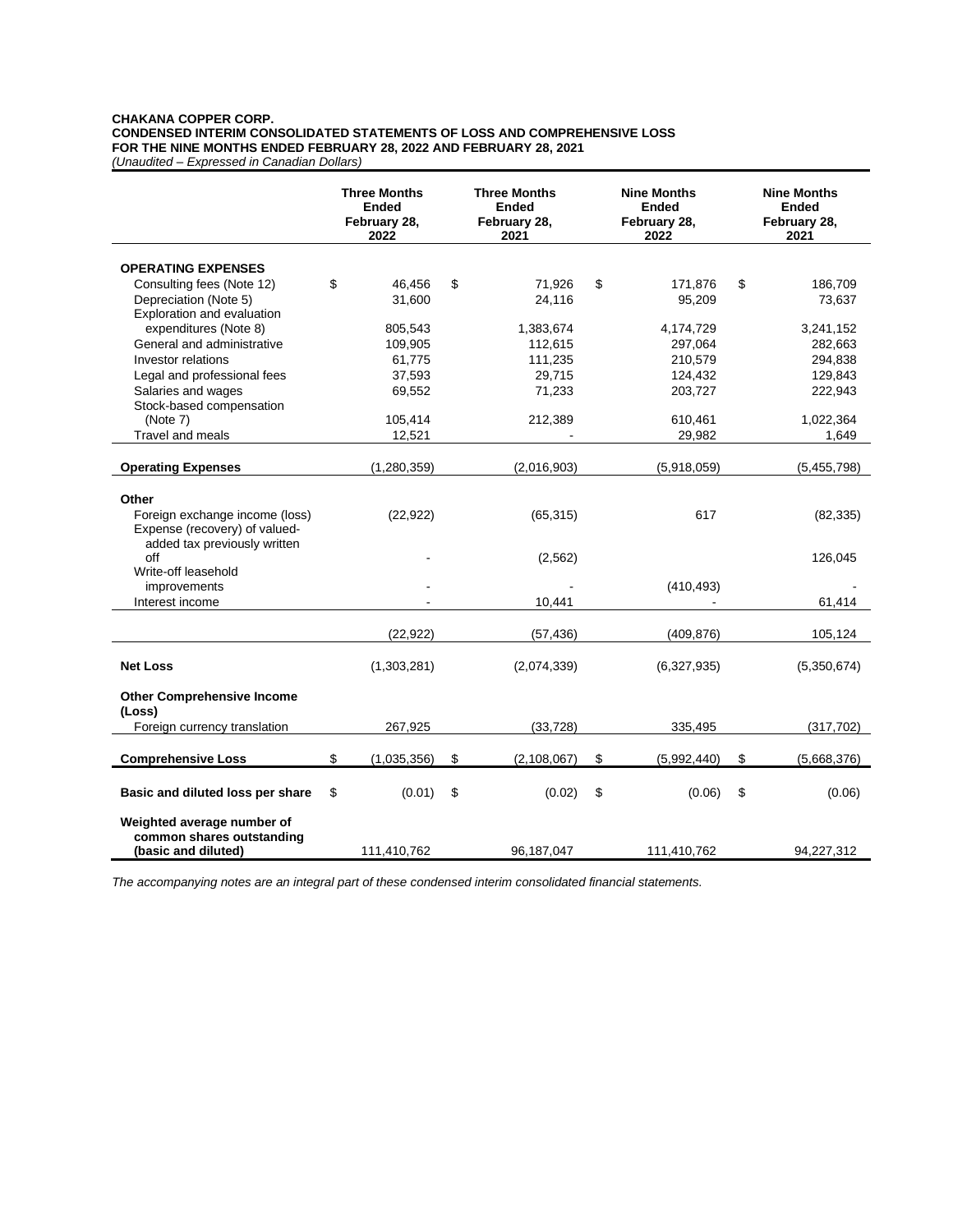#### **CHAKANA COPPER CORP. CONDENSED INTERIM CONSOLIDATED STATEMENTS OF CASH FLOWS FOR THE NINE MONTHS ENDED FEBRUARY 28, 2022 AND FEBRUARY 28, 2021** *(Unaudited – Expressed in Canadian Dollars)*

|                                                                        | <b>Nine Months</b><br><b>Ended</b><br>February 28,<br>2022 | <b>Nine Months</b><br><b>Ended</b><br>February 28,<br>2021 |
|------------------------------------------------------------------------|------------------------------------------------------------|------------------------------------------------------------|
| <b>Cash Flows used in Operating Activities</b>                         |                                                            |                                                            |
| Net loss                                                               | \$<br>(6,327,935)                                          | \$<br>(5,350,674)                                          |
| Adjustments to reconcile net loss to cash used in operating activities |                                                            |                                                            |
| Depreciation                                                           | 95,209                                                     | 73,637                                                     |
| Stock-based compensation                                               | 610,461                                                    | 1,022,364                                                  |
| Unrealized foreign exchange                                            | 145.655                                                    | (35,035)                                                   |
| Prepaids and other current assets                                      | 38,652                                                     | (313, 257)                                                 |
| Value-added tax receivable                                             | (344, 181)                                                 | 28,281                                                     |
| Accounts payable and accrued liabilities                               | (855, 293)                                                 | 450,991                                                    |
| Write-off of leasehold improvements                                    | 410,493                                                    |                                                            |
|                                                                        | (6, 226, 939)                                              | (4, 123, 693)                                              |
|                                                                        |                                                            |                                                            |
| <b>Cash Flows used in Investing Activities</b>                         |                                                            |                                                            |
| Leasehold improvements and purchase of equipment                       | (170, 798)                                                 | (22, 680)                                                  |
| Acquisition of exploration and evaluation assets                       | (632, 221)                                                 | (223, 451)                                                 |
|                                                                        |                                                            |                                                            |
|                                                                        | (803,019)                                                  | (246, 131)                                                 |
|                                                                        |                                                            |                                                            |
| Cash Flows provided by (used in) Financing Activities                  |                                                            |                                                            |
| Repayment of lease obligation                                          | (27, 549)                                                  |                                                            |
| Proceeds from private placement, net of share issue costs              |                                                            | 6,904,270                                                  |
| Subscriptions received                                                 |                                                            | 25,000                                                     |
| Exercise of options                                                    |                                                            | 30,000                                                     |
|                                                                        | (27, 549)                                                  | 6,959,270                                                  |
|                                                                        |                                                            |                                                            |
| Changes in cash during the period                                      | (7,057,507)                                                | 2,589,446                                                  |
| Foreign exchange on cash                                               | 33,478                                                     | (75, 210)                                                  |
| Cash and cash equivalents - beginning of the period                    | 8,675,790                                                  | 6,680,370                                                  |
| Cash and cash equivalents - end of the period                          | \$<br>1,651,761                                            | \$<br>9,194,606                                            |
|                                                                        |                                                            |                                                            |
| Cash and cash equivalents consists of                                  |                                                            |                                                            |
| Cash                                                                   | \$<br>1,651,761                                            | \$<br>7,194,606                                            |
| Demand deposit – guaranteed investment certificates                    |                                                            | 2,000,000                                                  |
|                                                                        |                                                            |                                                            |
|                                                                        | \$<br>1,651,761                                            | \$<br>9,194,606                                            |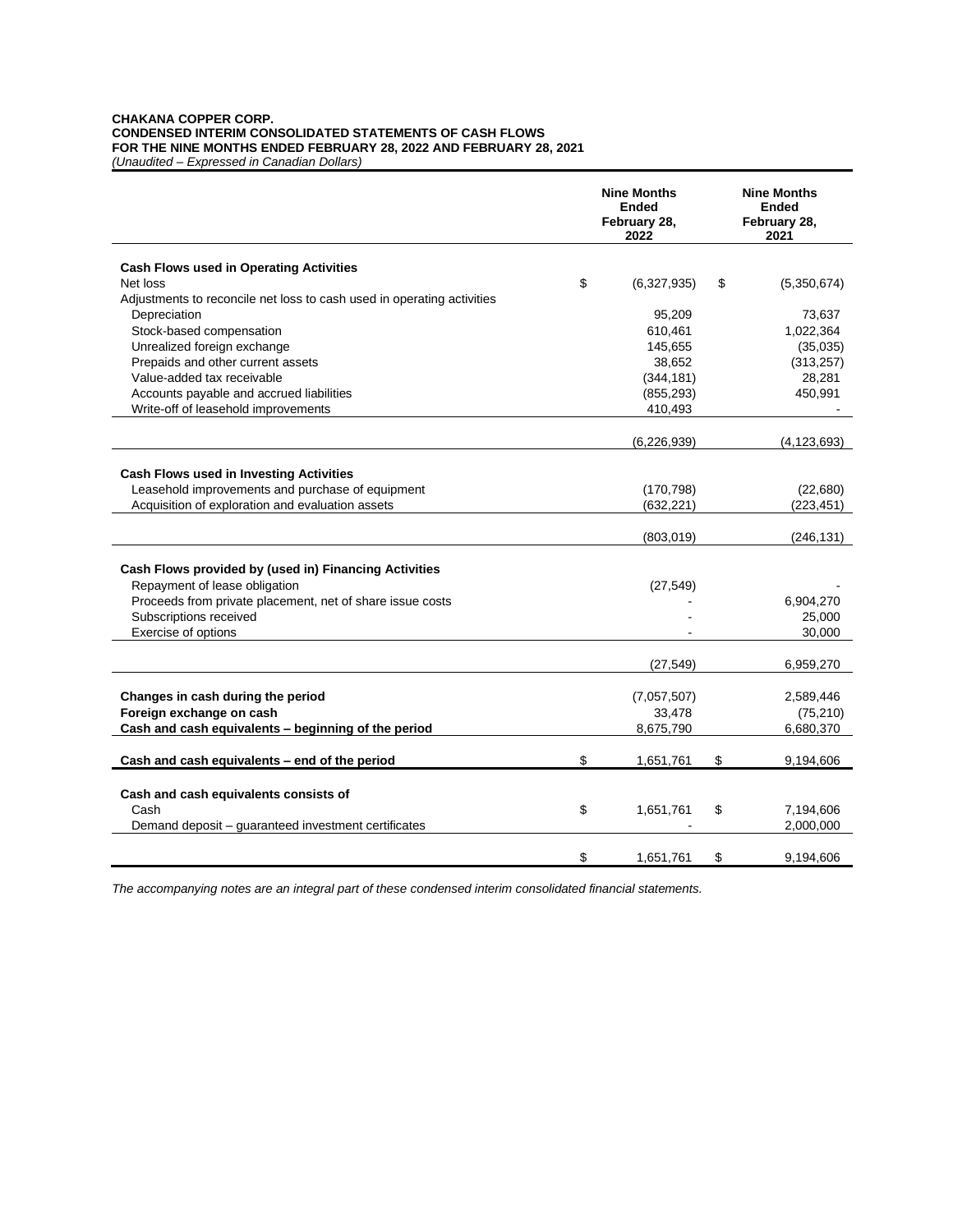### **CHAKANA COPPER CORP. CONDENSED INTERIM CONSOLIDATED STATEMENTS OF CHANGES IN EQUITY** *(Unaudited – Expressed in Canadian Dollars)*

|                                                                                    | <b>Common Shares</b> |    |                      |                                         |    |                                                        |    |                                   |                      |      |                         |
|------------------------------------------------------------------------------------|----------------------|----|----------------------|-----------------------------------------|----|--------------------------------------------------------|----|-----------------------------------|----------------------|------|-------------------------|
|                                                                                    | <b>Shares</b>        |    | Amount               | <b>Subscriptions</b><br><b>Received</b> |    | Accumulated<br>Other<br>Comprehensive<br>Income (Loss) |    | <b>Stock</b><br>Option<br>Reserve | <b>Deficit</b>       |      | Total                   |
| Balance - May 31, 2020                                                             | 93,199,847           | \$ | 28,740,715           | \$<br>$\blacksquare$                    | \$ | 724,616                                                | \$ | 1,145,871                         | \$<br>(20, 155, 427) | S    | 10,455,775              |
| Shares issued on private placement                                                 | 14,186,000           |    | 7,093,000            |                                         |    |                                                        |    |                                   |                      |      | 7,093,000               |
| Share issue costs<br>Exercise of options                                           | 150,000              |    | (188, 730)<br>53,796 |                                         |    |                                                        |    | (23, 796)                         |                      |      | (188, 730)<br>30,000    |
| Subscriptions received<br>Fair value of forfeited and expired options and warrants |                      |    |                      | 25,000                                  |    |                                                        |    | (72, 890)                         | 72,890               |      | 25,000                  |
| Other comprehensive loss for the period<br>Stock-based compensation                |                      |    |                      |                                         |    | (317, 702)                                             |    | 1,022,364                         |                      |      | (317, 702)<br>1,022,364 |
| Net loss for the period                                                            |                      |    |                      |                                         |    |                                                        |    |                                   | (5,350,674)          |      | (5,350,674)             |
| Balance - February 28, 2021                                                        | 107,535,847          |    | 35,698,781           | 25,000                                  |    | 406,914                                                |    | 2,071,549                         | (25, 433, 211)       |      | 12,769,033              |
| Private placement                                                                  | 3,874,516            |    | 1,937,258            | (25,000)                                |    |                                                        |    |                                   |                      |      | 1,912,258               |
| Share issue costs<br>Stock-based compensation                                      |                      |    | (153, 481)           |                                         |    |                                                        |    | 446,531                           |                      |      | (153, 481)<br>446,531   |
| Other comprehensive loss for the period                                            |                      |    |                      |                                         |    | (103, 879)                                             |    |                                   |                      |      | (103, 879)              |
| Net loss for the period                                                            |                      |    |                      |                                         |    |                                                        |    |                                   | (3, 162, 022)        |      | (3, 162, 022)           |
| Balance - May 31, 2021                                                             | 111,410,363          |    | 37,482,558           |                                         |    | 303,035                                                |    | 2,518,080                         | (28, 595, 233)       |      | 11,708,440              |
| Fair value of forfeited and expired options and warrants                           |                      |    |                      |                                         |    |                                                        |    | (282, 176)                        | 282,176              |      |                         |
| Other comprehensive income for the period                                          |                      |    |                      |                                         |    | 335,495                                                |    |                                   |                      |      | 335,495                 |
| Stock-based compensation<br>Net loss for the period                                |                      |    |                      |                                         |    |                                                        |    | 610,461                           | (6,327,935)          |      | 610,461<br>(6,327,935)  |
| Balance - February 28, 2022                                                        | 111,410,363          | \$ | 37,482,558           | \$                                      | \$ | 638,530                                                |    | \$2,846,365                       | \$<br>(34,640,992)   | - \$ | 6,326,461               |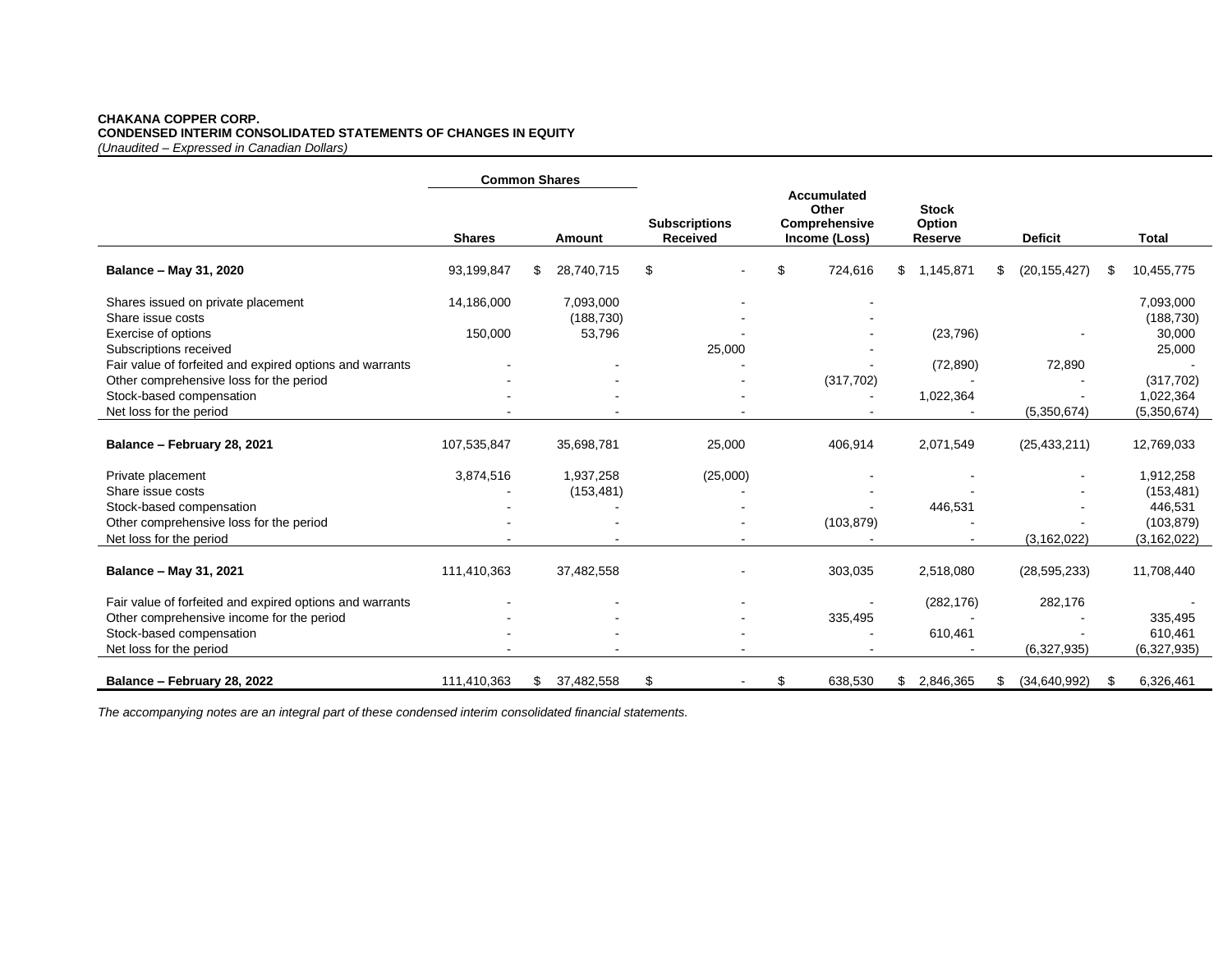### **1. Nature of Operations**

Chakana Copper Corp. (the "Corporation" or "Chakana") was incorporated on May 2, 2011, under the laws of the province of British Columbia, Canada. The Corporation is listed on the TSX Venture Exchange under the symbol "PERU". The Corporation is currently engaged in exploration of mineral properties, with its principal focus at this stage on the exploration of the Soledad copper-gold-silver project located in central Peru (the "Soledad Project").

The head office and principal address is 800 West Pender Street, Suite 1430, Vancouver, British Columbia, V6C 2V6, Canada. The records office of the Corporation is located at 1055 West Pender Street, Suite 1500, Vancouver, British Columbia, V6E 4V7, Canada.

The Corporation is in the process of exploring and developing its mineral properties. The recoverability of the amounts shown for mineral properties is dependent upon the existence of economically recoverable reserves, successful permitting, the ability of the Corporation to obtain necessary financing to complete exploration and development, and upon future profitable production or proceeds from the disposition of each mineral property. Furthermore, the acquisition of title to mineral properties is a complicated and uncertain process, and while the Corporation has taken steps in accordance with normal industry standards to verify its title to the mineral properties in which it has an interest, there can be no assurance that such title will ultimately be secured. The carrying amounts of mineral properties are based on costs incurred to date, and do not necessarily represent present or future values.

These condensed consolidated interim financial statements have been prepared on a going concern basis which assumes that the Corporation will be able to continue in operation for the foreseeable future and meet its obligations in the normal course of business. The Corporation has incurred ongoing losses and will continue to incur further losses in the course of exploring its mineral properties. As at February 28, 2022, the Corporation had a deficit of \$34,640,992 (May 31, 2021 ‐ \$28,595,233) and working capital of \$1,450,919 (May 31, 2021 ‐ \$7,615,971). The Corporation has historically relied on the issuance of share capital to fund its operations. Although the Corporation has been successful in raising equity financing in the past, there is no assurance that such financing will continue to be available with acceptable terms. These uncertainties may cast significant doubt about the Corporation's ability to continue as a going concern.

The outbreak of the coronavirus, also known as COVID-19, continues to impact worldwide economic activity. The extent to which the coronavirus may impact the Corporation's business activities will depend on future developments, such as the ultimate geographic spread of the disease, duration of the outbreak, travel restrictions, business disruptions, and the effectiveness of actions taken in Canada and other countries to contain and treat the disease. These events are highly uncertain, and as such, the Corporation cannot determine their long-term financial impact at this time. Federal, provincial and local governments have issued public health orders in response to COVID-19, which may cause some delay in the Corporation's operations.

### **2. Basis of Preparation and Statement of Compliance**

These condensed interim consolidated financial statements, including comparatives, have been prepared in accordance with International Financial Reporting Standards ("IFRS"), as applicable to interim financial reports, including International Accounting Standard 34 *Interim Financial Reporting*. Therefore, these condensed interim consolidated financial statements do not include all the information and note disclosures required by IFRS for annual financial statements and should be read in conjunction with the annual consolidated financial statements for the year ended May 31, 2021 ("Annual Financial Statements"), which have been prepared in accordance with IFRS.

The accounting policies applied in preparation of these condensed interim consolidated financial statements are the same as those applied in the most recent Annual Financial Statements and were consistently applied to all the periods presented.

These condensed interim consolidated financial statements have been prepared using the accrual basis of accounting, except for cash flow information. All dollar amounts presented are in Canadian dollars, the Corporation's functional currency, unless otherwise specified.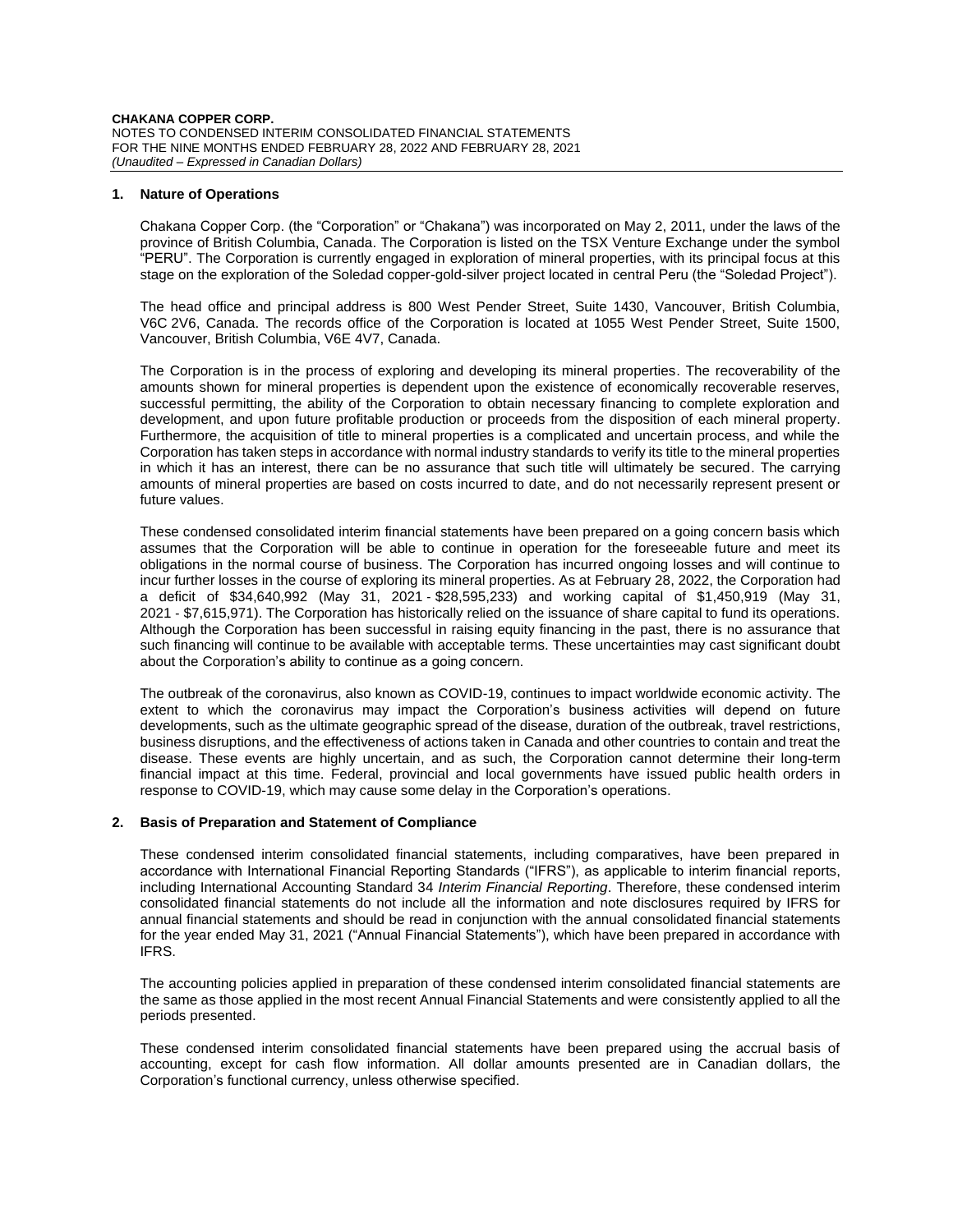### **2. Basis of Preparation and Statement of Compliance (continued)**

The Corporation's consolidated financial statements include the accounts of the Corporation and its subsidiaries. Subsidiaries are entities controlled by the Corporation, where control is achieved by the Corporation being exposed to, or having rights to, variable returns from its involvement with the entity and having the ability to affect those returns through its power over the entity. Subsidiaries are fully consolidated from the date on which control is obtained by the Corporation, and are deconsolidated from the date that control ceases. The Corporation currently has one wholly owned subsidiary: Chakana Resources S.A.C., a Peruvian company.

### **3. Significant Accounting Judgments and Estimates**

The preparation of the Corporation's condensed interim consolidated financial statements in conformity with IFRS requires management to make judgments, estimates and assumptions that affect the reported amounts of assets, liabilities and contingent liabilities at the date of the condensed interim consolidated financial statements, and reported amounts of income and expenses during the reporting period. Estimates and assumptions are continuously evaluated and are based on management's experience and other factors, including expectations of future events that are believed to be reasonable under the circumstances. However, actual outcomes may differ significantly from these estimates.

Judgments that have the most significant effect on the amounts recognized in the Corporation's condensed interim consolidated financial statements are as follows:

# • *Impairment of Exploration and Evaluation Asset*

The net carrying value of an exploration asset is reviewed regularly for conditions that suggest potential indications of impairment. This review requires significant judgment. Factors considered in the assessment of asset impairment include, but are not limited to, whether there has been a significant adverse change in the legal, regulatory, accessibility, title, environmental or political factors that could affect the property's value; whether there has been an accumulation of costs significantly in excess of the amounts originally expected for the property's acquisition, development or cost of holding; and whether exploration activities produced results that are not promising such that no more work is being planned in the foreseeable future.

• *Going Concern*

The assessment of the Corporation's ability to continue as a going concern involves critical judgment based on historical experience and expectations of the Corporation's ability to generate adequate financing. Significant judgment is used in the Corporation's assessment of its ability to continue as a going concern.

• *Value-added Tax Receivable*

The Corporation has a signed agreement with the Peruvian Ministry of Energy and Mines to receive a refund on value-added taxes for certain exploration related expenditures incurred by the Corporation in Peru, prior to the Corporation generating sales. These value-added tax receivables are subject to review by the Peruvian tax authorities. Management is required to assess the likelihood of approval for the expenditures filed for refund and collectability of the value-added tax receivables from the Peruvian Ministry of Energy and Mines.

• *Income Taxes*

Deferred tax assets and liabilities are determined based on differences between the financial statement carrying values of assets and liabilities and their respective income tax bases (temporary differences), and losses carried forward.

The determination of the ability of the Corporation to utilize tax loss carry-forwards to offset deferred tax liabilities requires management to exercise judgment and make certain assumptions about the future performance of the Corporation. Management is required to assess whether it is probable that the Corporation will benefit from these prior losses and other deferred tax assets. Changes in economic conditions, metal prices and other factors could result in revision to the estimates of the benefits to be realized or the timing of utilizing the losses.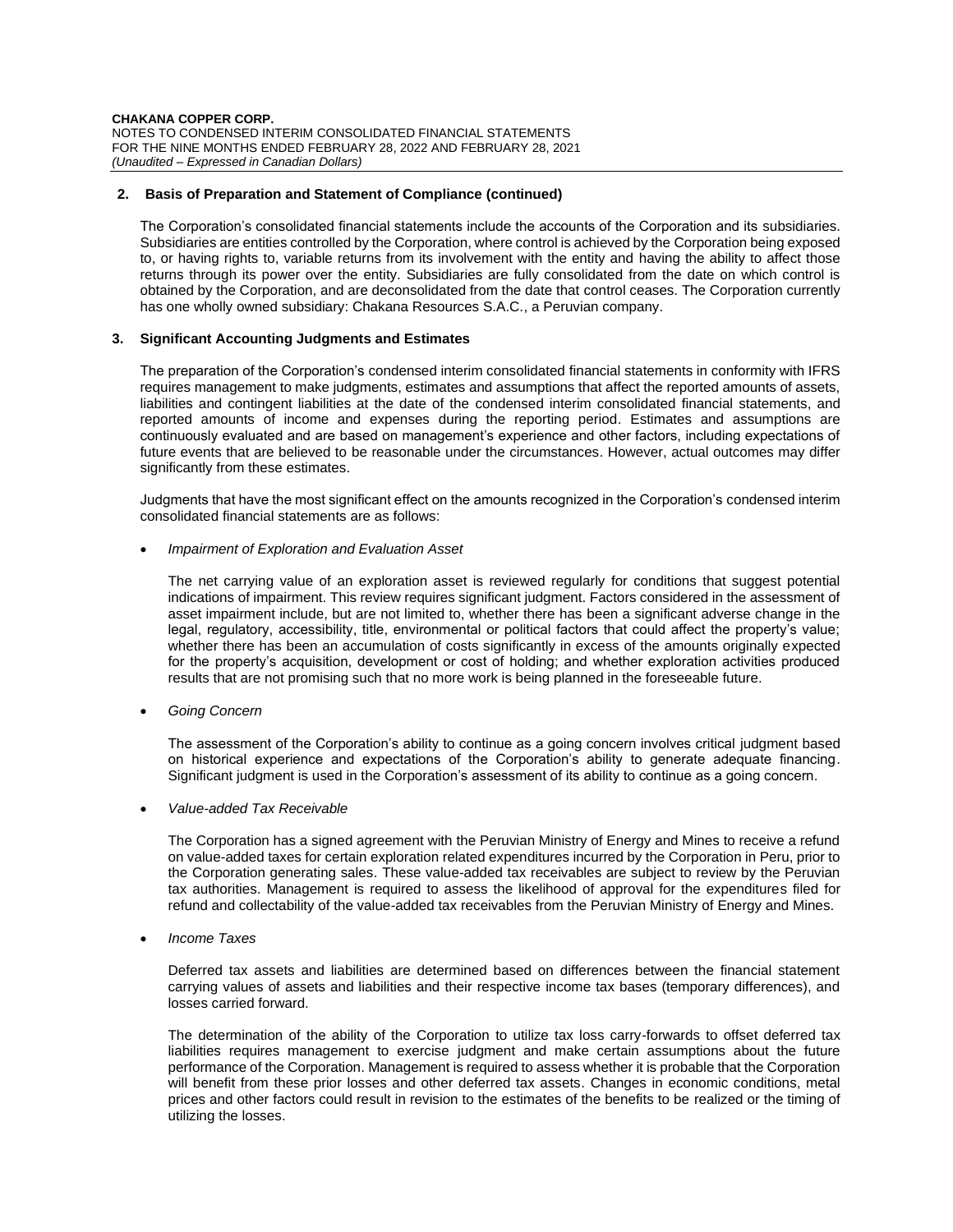### **3. Significant Accounting Judgments and Estimates (continued)**

### • *Functional Currency*

The functional currency for the Corporation's subsidiary, Chakana Resources S.A.C., is the Peruvian sol – the currency of the primary economic environment in which the entity operates. Determination of functional currency may involve certain judgments to determine the primary economic environment and the Corporation may reconsider the functional currency of its entities if there is a change in events and conditions that determined the primary economic environment.

### **4. Exploration and Evaluation Assets**

|                                 | <b>Condor Option</b> |            |    | Aija Project | <b>Total</b> |           |
|---------------------------------|----------------------|------------|----|--------------|--------------|-----------|
| Balance - May 31, 2020          | \$                   | 2,095,863  | \$ | 466.774      | \$           | 2,562,637 |
| Acquisition costs               |                      | 330.034    |    | 237.912      |              | 567.946   |
| Foreign exchange on translation |                      | (238, 601) |    | (101, 142)   |              | (339,743) |
| Balance - May 31, 2021          |                      | 2,187,296  |    | 603.544      |              | 2,790,840 |
| Acquisition costs               |                      | 508.728    |    | 123,493      |              | 632.221   |
| Foreign exchange on translation |                      | 88.822     |    | 46.035       |              | 134,857   |
| Balance - February 28, 2022     |                      | 2.784.846  | \$ | 773.072      | \$           | 3,557,918 |

The Corporation's wholly owned indirect subsidiary, Chakana Resources S.A.C., holds (i) the option to acquire a 100% ownership interest in the Soledad Project ("Condor Option"), (ii) holds an option to acquire a 100% ownership interest in the adjacent Aija Project, Peru ("Aija Project"), and (iii) holds an option to acquire up to a 100% ownership in other adjacent mineral concessions owned by Minera Barrick Misquichilca S.A. ("Barrick") (the "Barrick Option"). All three options are collectively referred to as the "Soledad Project". The Corporation is the operator of all related mineral exploration activities on these projects.

# **(a) Condor Option**

On April 17, 2017, the Corporation entered into a Mining Assignment and Option Agreement with Minera Vertiente del Sol S.A.C. ("MVS") (the "Agreement"), a subsidiary of Condor Resources Inc. ("Condor"), pursuant to which the Corporation has the sole and exclusive option to acquire 100% of the rights and interests in the Soledad Copper/Gold Project, Peru (the Soledad Project), subject to a 2% net smelter return royalty ("NSR"). The closing date for the Agreement was June 23, 2017.

The Corporation's option to acquire rights and interests in the Soledad Project is exercisable by issuing 500,000 common shares by June 23, 2018 (issued), making aggregate cash payments of US \$5,375,000 and completing 12,500 metres of drilling on the Soledad Project.

| <b>Installment</b> | Date                                                |    | Amount<br>(in US\$) |
|--------------------|-----------------------------------------------------|----|---------------------|
|                    |                                                     |    |                     |
| 1                  | February 2017 (paid)                                | \$ | 10,000              |
| $\overline{2}$     | Upon signing the Agreement on April 17, 2017 (paid) |    | 15,000              |
| 3                  | December 23, 2017 (paid)                            |    | 25,000              |
| 4                  | June 23, 2018 (paid)                                |    | 50,000              |
| 5                  | December 23, 2018 (paid)                            |    | 50,000              |
| 6                  | June 23, 2019 (paid)                                |    | 75,000              |
| 7                  | December 23, 2019 (paid)                            |    | 75,000              |
| 8                  | June 23, 2020 (paid)                                |    | 100,000             |
| 9                  | December 23, 2020 (paid)                            |    | 150,000             |
| 10                 | June 23, 2021 (paid)                                |    | 200,000             |
| 11                 | December 23, 2021 (paid)                            |    | 200,000             |
| 12                 | April 23, 2022 (note 14)                            |    | 4,425,000           |
|                    | Total                                               | 5  | 5,375,000           |

The option exercise cash payments schedule is as follows: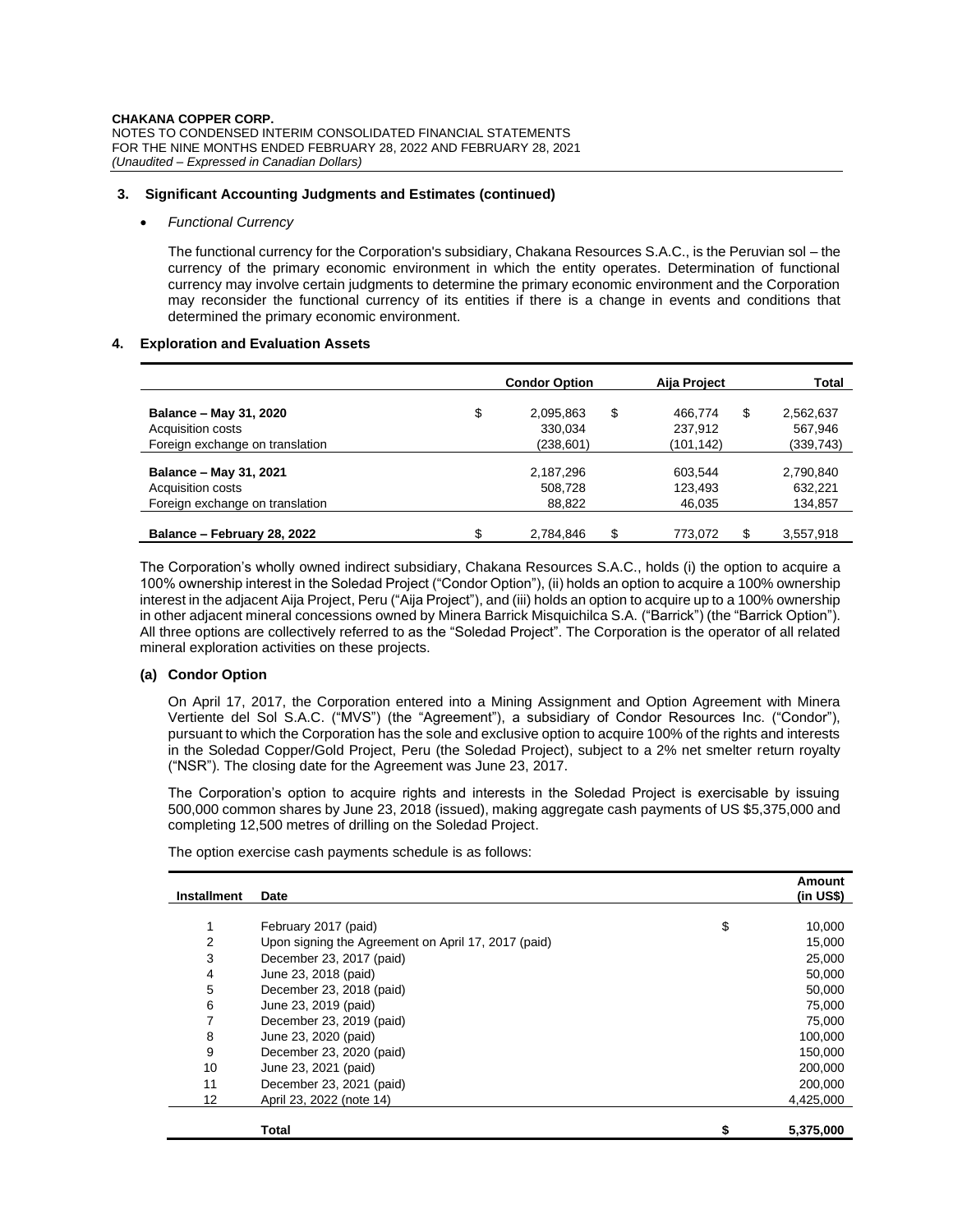**CHAKANA COPPER CORP.** NOTES TO CONDENSED INTERIM CONSOLIDATED FINANCIAL STATEMENTS FOR THE NINE MONTHS ENDED FEBRUARY 28, 2022 AND FEBRUARY 28, 2021 *(Unaudited – Expressed in Canadian Dollars)*

### **4. Exploration and Evaluation Assets (continued)**

### **(a) Condor Option (continued)**

As at February 28, 2022, the Corporation has paid installments 1 to 11, totaling US \$950,000. The June 23, 2018 installment was accompanied with the issuance of 500,000 shares of the Corporation. Pursuant to a letter agreement April 14, 2022 Chakana and Condor amended the final payment terms (note 14)

Under the agreement, the Corporation may purchase from MVS 50% of the NSR, equal to a 1% NSR, for US \$2,000,000 at any time. On March 18, 2019, the Corporation purchased a 1% NSR on the Soledad Project for \$369,902 (US \$275,000) and 900,000 common shares. As a result of the Corporation purchasing the NSR, the pre-royalty payment obligation was reduced from 2% to 1%, with the Corporation having the right to repurchase 50% of the NSR (or 0.5% NSR) for US \$1,000,000 subsequent to exercising the option. If the Corporation does not exercise the option to acquire Condor's Soledad concessions, Condor has the right to purchase 50% of the NSR (or 0.5% NSR) for US \$1,000,000.

Pursuant to the Agreement, the Corporation must complete 12,500 metres of exploration drilling at the Soledad Project. During the year ended May 31, 2018, the Corporation fulfilled the 12,500 metres of exploration drilling requirement on the Soledad Project.

### **(b) Aija Project**

On March 20, 2018, the Corporation entered into an Option Agreement (the "Option") with an arm's length third-party to acquire 100% of the rights and interest in the Aija Project subject to a 2% NSR.

| <b>Installment</b> | Date                                                         | Amount<br>$(in US\)$ |
|--------------------|--------------------------------------------------------------|----------------------|
|                    |                                                              |                      |
|                    | Upon execution of Letter of Intent on October 3, 2017 (paid) | \$<br>75,000         |
| 2                  | Upon close of Definitive Agreement on August 1, 2018 (paid)  | 75,000               |
| 3                  | February 1, 2019 (paid)                                      | 50,000               |
| 4                  | August 1, 2019 (paid)                                        | 50,000               |
| 5                  | February 1, 2020 (paid)                                      | 75,000               |
| 6                  | November 1, 2020 (paid)                                      | 75,000               |
| 7                  | May 1, 2021 (paid)                                           | 100,000              |
| 8                  | November 1, 2021 (paid)                                      | 100,000              |
| 9                  | May 1, 2022                                                  | 100,000              |
| 10                 | November 1, 2022                                             | 100,000              |
| 11                 | May 1, 2023                                                  | 1.500.000            |
|                    | <b>Total</b>                                                 | \$<br>2,300,000      |

The option exercise cash payments schedule is as follows:

Under the terms of the Option, the Corporation may purchase all of the 2% NSR at any time for US \$2,000,000. There are no drilling or work expenditure commitments under the Option.

### **(c) Barrick Option**

On July 11, 2018, Barrick granted the Corporation an option to acquire a 100% interest in three concessions adjoining the southern extent of the Aija Project (the Barrick Option). Under terms of the agreement, the Corporation must obtain the Authorization to Imitate Activities ("AIA") for exploration drilling on or before September 27, 2023 (first option). It then has four years from the date of the AIA to complete a minimum of 4,000 metres of drilling and produce a Preliminary Economic Assessment report compliant with National Instrument 43-101 *Standards of Disclosure for Mineral Projects* (second option). Upon exercise of the option, Barrick will retain a 2% NSR subject to the Corporation's right to purchase 50% of the royalty for US \$2,000,000.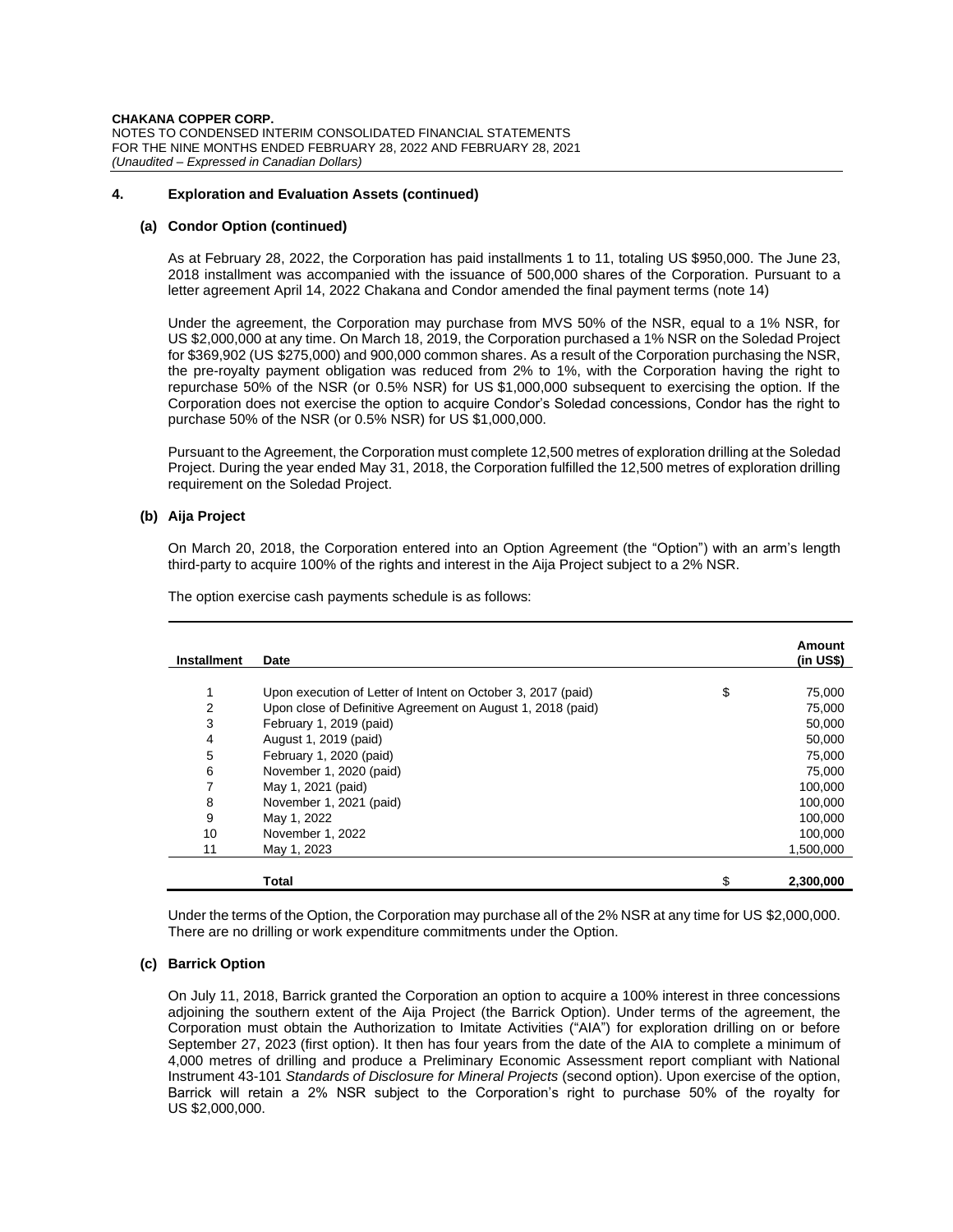### **4. Exploration and Evaluation Assets (continued)**

### **(c) Barrick Option (continued)**

Barrick will have a one-time right to reacquire a 70% interest in the concessions within 120 days of exercising the option by paying the Corporation three times the aggregate amount of exploration expenditures incurred since the execution date and cancelling the 2% NSR. If a production decision is then not made by Barrick within seven years of the Back-in Closing Date, Barrick will make pre-royalty payments of US \$75,000 per year until a production decision is made for a maximum of five years (US \$375,000). If the Corporation does not contribute its share of project costs its interest will be diluted to 10%, upon which its interest will be converted to a 2% NSR with Barrick retaining a right to purchase 50% of the royalty for US \$2,000,000.

# **5. Property and Equipment**

|                                     | Right-of-use    |                  |                  |
|-------------------------------------|-----------------|------------------|------------------|
|                                     | Asset           | Equipment        | Total            |
| Cost                                |                 |                  |                  |
| As at May 31, 2020                  | \$              | \$<br>1,105,421  | \$<br>1,105,421  |
| Additions                           | 251.747         | 119,467          | 371,214          |
| Foreign exchange on translation     | (6, 749)        | (273, 974)       | (280,723)        |
|                                     |                 |                  |                  |
| As at May 31, 2021                  | 244,998         | 950,914          | 1,195,912        |
| Additions                           |                 | 170,798          | 170,798          |
| Foreign exchange on translation     | 14,689          | 35,463           | 50,152           |
| Write-off of leasehold improvements |                 | (478,478)        | (478,478)        |
| As at February 28, 2022             | \$<br>259,687   | \$<br>678,697    | \$<br>938,384    |
|                                     |                 |                  |                  |
| <b>Accumulated Depreciation</b>     |                 |                  |                  |
| As at May 31, 2020                  | \$              | \$<br>(214, 438) | \$<br>(214,438)  |
| Depreciation                        | (4,634)         | (97,083)         | (101, 717)       |
| Foreign exchange on translation     | 551             | 57,437           | 57,988           |
|                                     |                 |                  |                  |
| As at May 31, 2021                  | (4,083)         | (254, 084)       | (258, 167)       |
| Depreciation                        | (24, 533)       | (70, 676)        | (95, 209)        |
| Foreign exchange on translation     | (1,680)         | (14, 408)        | (16,088)         |
| Write-off of leasehold improvements |                 | 67,985           | 67,985           |
| As at February 28, 2022             | \$<br>(30, 296) | \$<br>(271, 183) | \$<br>(301, 479) |
|                                     |                 |                  |                  |
| <b>Net Book Value</b>               |                 |                  |                  |
| As at May 31, 2021                  | \$<br>240,915   | \$<br>696.830    | \$<br>937,745    |
| As at February 28, 2022             | \$<br>229,391   | \$<br>407,514    | \$<br>636,905    |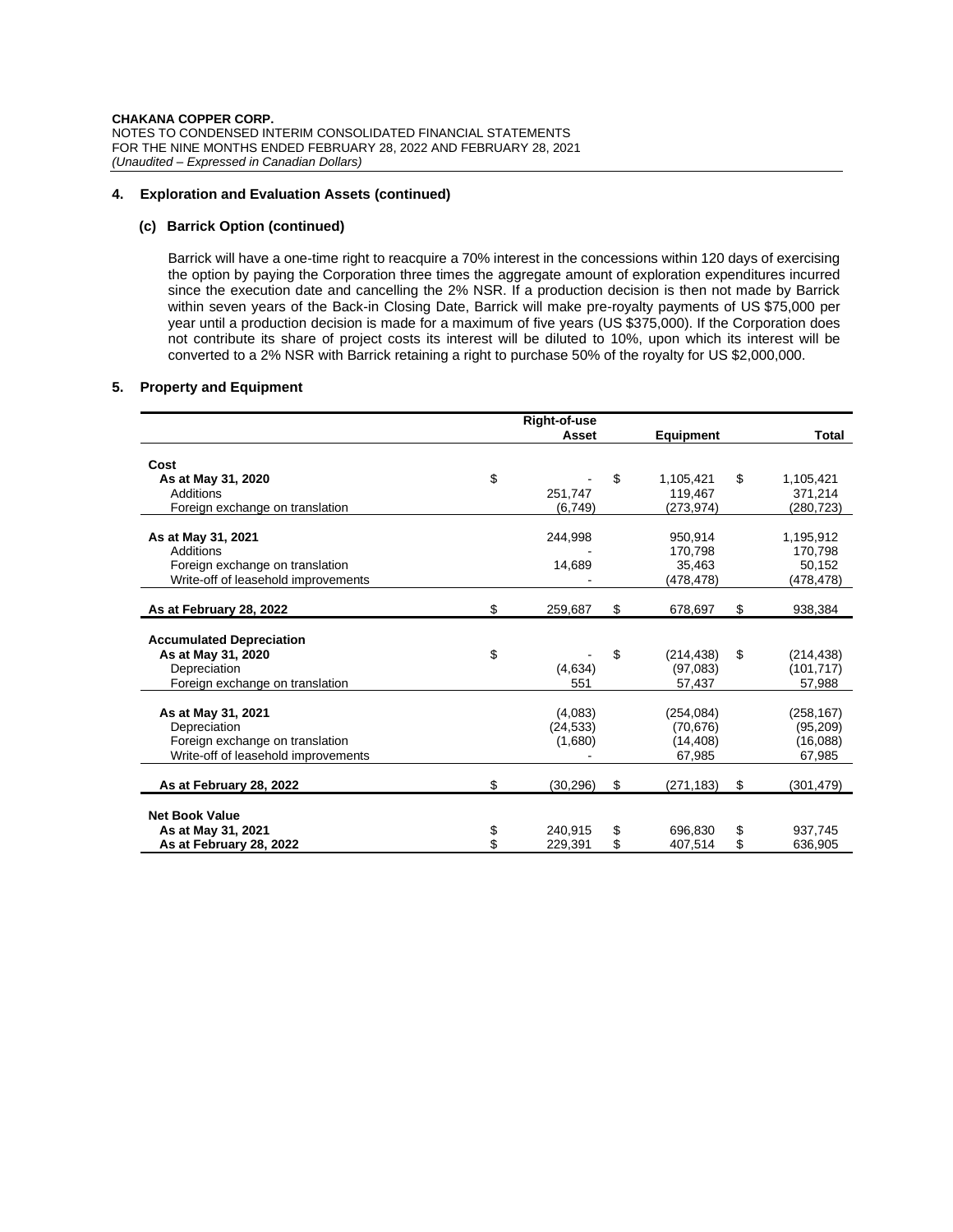### **6. Lease Obligation**

| Balance - May 31, 2020<br>Additions<br>Interest expense<br>Lease payments<br>Currency translation adjustment | \$<br>251,747<br>1,268<br>(9,645)<br>(6,601) |
|--------------------------------------------------------------------------------------------------------------|----------------------------------------------|
| Balance - May 31, 2021<br>Interest expense<br>Lease payments<br>Currency translation adjustment              | 236,769<br>10,395<br>(37, 944)<br>12,558     |
| Balance - February 28, 2022                                                                                  | \$<br>221,778                                |
| Which consists of:<br>Current lease liability<br>Non-current lease liability                                 | \$<br>48,121<br>173,657                      |
|                                                                                                              | \$<br>221,778                                |

### **7. Share Capital**

# **(a) Authorized Share Capital**

The Corporation is authorized to issue an unlimited number of common shares without par value.

### **(b) Issued Capital**

During the nine months ended February 28, 2022, no common shares were issued by the Corporation.

During the year ended May 31, 2021, the Corporation issued common shares as follows:

- On February 10, 2021, the Corporation completed the first tranche of a non-brokered private placement of 14,186,000 common shares at a price of \$0.50 per share for gross proceeds of \$7,093,000.
- On March 17, 2021, the Corporation completed the second and final tranche of a non-brokered private placement of 3,874,516 common shares at a price of \$0.50 per share for gross proceeds of \$1,937,258. In connection to the private placement, the Corporation recorded \$342,211 of share issuance costs related to finders' fees, legal and other costs of completing the private placement.
- During the year ended May 31, 2021, the Corporation issued 150,000 common shares on the exercise of options at an exercise price of \$0.20 per share for gross proceeds of \$30,000.

# **(c) Stock Options**

The Corporation adopted a stock option plan (the "Plan") whereby it can grant stock options to directors, officers, employees and consultants of the Corporation. The maximum number of common shares that may be reserved for issuance under the Plan is limited to 10% of the issued common shares of the Corporation at any time.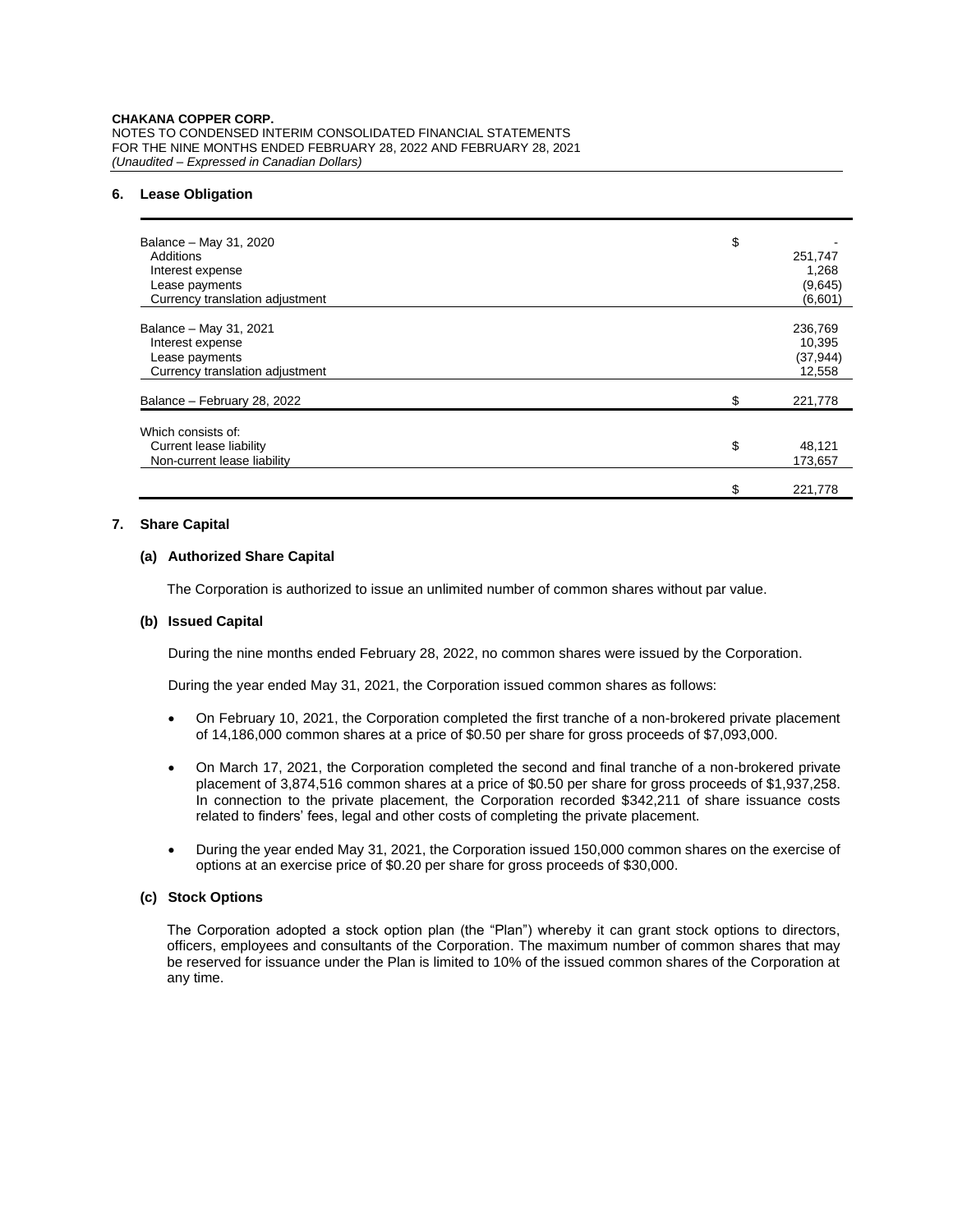### **7. Share Capital (continued)**

### **(c) Stock Options (continued)**

The changes in incentive stock options outstanding are summarized as follows:

|                             | Weighted<br>Average<br><b>Exercise</b><br><b>Price</b> | Number of<br>Shares Issued or<br>Issuable on<br><b>Exercise</b> |
|-----------------------------|--------------------------------------------------------|-----------------------------------------------------------------|
|                             |                                                        |                                                                 |
| Balance - May 31, 2020      | \$0.34                                                 | 4,660,000                                                       |
| Granted                     | \$0.46                                                 | 5,650,000                                                       |
| Expired/cancelled/forfeited | \$0.69                                                 | (150,000)                                                       |
| Exercised                   | \$0.20                                                 | (150,000)                                                       |
|                             |                                                        |                                                                 |
| Balance - May 31, 2021      | \$0.41                                                 | 10,010,000                                                      |
| Expired/cancelled/forfeited | \$0.46                                                 | (750.000)                                                       |
|                             |                                                        |                                                                 |
| Balance - February 28, 2022 | \$0.40                                                 | 9,260,000                                                       |

During the year ended May 31, 2020, the Corporation granted 2,175,000 incentive stock options to employees and consultants. Of the 2,175,000 incentive stock options, 1,475,000 may be exercised within five years from the date of grant at a price of \$0.20 per common share and 700,000 options may be exercised within three years from the date of grant at a price of \$0.20 per common share.

During the year ended May 31, 2021, the Corporation granted 5,650,000 incentive stock options to employees and consultants exercisable for a period of five years from the date of grant. Of the 5,650,000 incentive stock options, 2,050,000 are exercisable at a price of \$0.40 per common share and 3,600,000 are exercisable at a price of \$0.50 per common share.

The fair value of options has been estimated using the Black-Scholes option pricing model, assuming a riskfree interest rate ranging from 0.32% to 0.93% (May 31, 2021 - 1.57% to 1.96%) per annum, an expected life of options of 5 (May 31, 2021 - 5) years, an expected volatility ranging from 95.57% to 106.60% (May 31, 2021 - 112.26% to 121.93%) based on historical data and no expected dividends. The Corporation has estimated the dividend and forfeiture rate to be 0.00% based on historical dividend payments and historical forfeiture rates. Expected volatility was determined based on the historical movements in the closing price of the Corporation's common shares for a length of time equivalent to the expected life of each option.

Incentive stock options outstanding and exercisable at February 28, 2022 and May 31, 2021 are summarized as follows:

| <b>Expiry Date</b>        | <b>Exercise Price</b> | February 28,<br>2022 | May 31,<br>2021 |
|---------------------------|-----------------------|----------------------|-----------------|
| September 14, 2022        | \$0.40                | 1,885,000            | 2,235,000       |
| February 5, 2023          | \$0.20                | 700,000              | 700,000         |
| March 29, 2023            | \$0.94                | 100.000              | 200,000         |
| December 12, 2024         | \$0.20                | 1,175,000            | 1,225,000       |
| July 10, 2025             | \$0.40                | 1,800,000            | 2,050,000       |
| April 22, 2026            | \$0.50                | 3,600,000            | 3,600,000       |
| Total outstanding options | \$0.41                | 9,260,000            | 10,010,000      |
| Total exercisable options | \$0.38                | 7,860,000            | 5,853,750       |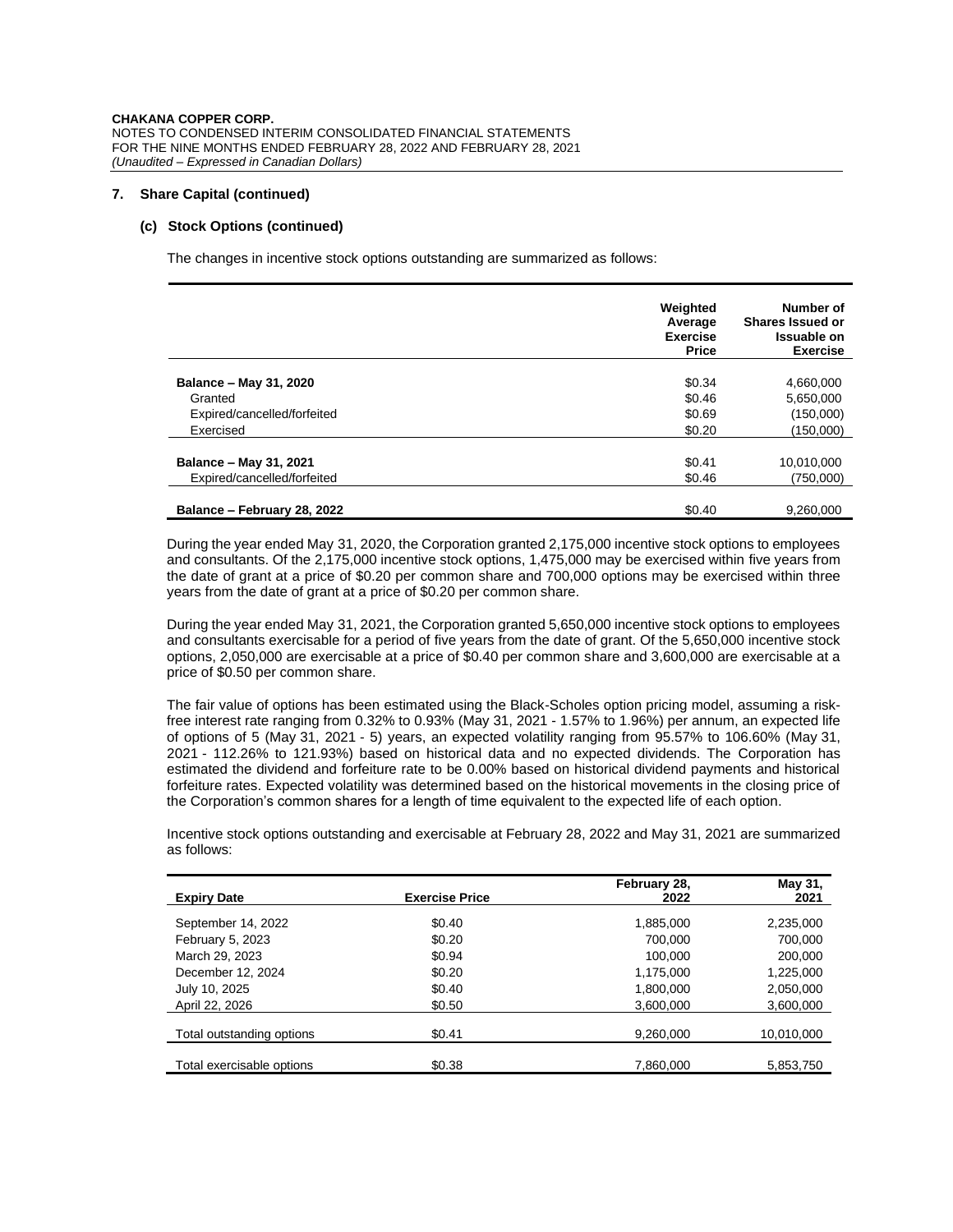### **8. Exploration and Evaluation Expenditures**

The Corporation incurred exploration and evaluation expenditures as follows:

|                                           | <b>Three Months</b><br><b>Ended</b><br>February 28,<br>2022 | <b>Three Months</b><br>Ended<br>February 28,<br>2021 |    | <b>Nine Months</b><br>Ended<br>February 28,<br>2022 |    | <b>Nine Months</b><br>Ended<br>February 28,<br>2021 |
|-------------------------------------------|-------------------------------------------------------------|------------------------------------------------------|----|-----------------------------------------------------|----|-----------------------------------------------------|
| Drilling                                  | \$<br>33,156                                                | \$<br>579.024                                        | \$ | 1,430,366                                           | \$ | 1,292,895                                           |
| Exploration support and<br>administration | 315.801                                                     | 318.141                                              |    | 1.080.803                                           |    | 902,405                                             |
| Field operations and<br>consumables       | 86.895                                                      | 213.111                                              |    | 488.804                                             |    | 489,867                                             |
| Geological consultants                    | 262.716                                                     | 51.319                                               |    | 572.711                                             |    | 140,326                                             |
| Sampling and geological costs             | 68,324                                                      | 120.456                                              |    | 452,833                                             |    | 244,814                                             |
| Transportation                            | 38,651                                                      | 101,623                                              |    | 149,212                                             |    | 170,845                                             |
|                                           |                                                             |                                                      |    |                                                     |    |                                                     |
|                                           | \$<br>805.543                                               | \$<br>1.383.674                                      | S  | 4.174.729                                           | S  | 3.241.152                                           |

# **9. Financial Instruments**

### *Fair Value*

The Corporation's financial instruments consist of cash and cash equivalents. The fair values of cash and cash equivalents approximate their carrying values due to their current nature.

### *Credit Risk*

Credit risk is the risk that one party to a financial instrument will fail to discharge an obligation and cause the other party to incur a financial loss. The Corporation's primary exposure to credit risk is on its cash and short-term investments, which are being held in bank accounts. The cash and short-term investments are deposited in bank accounts held with one major bank in Canada, therefore, there is a concentration of credit risk. This risk is managed by using a major bank that is a high credit quality financial institution, as determined by rating agencies. The Corporation does not have any short-term investments during the current period. The Corporation has secondary exposure to risk on its sales tax receivable. The risk is minimal since it is recoverable from the Canadian government.

### *Foreign Currency Risk*

The Corporation incurs expenditures in Canada and Peru. Foreign currency risk arises, as the amount of the Peruvian sol and US dollar cash, intercompany balances and payables will vary in Canadian dollar terms due to changes in exchange rates.

As at February 28, 2022 and May 31, 2021, the Corporation has not hedged its exposure to currency fluctuations.

As at February 28, 2022 and May 31, 2021, the Corporation is exposed to currency risk through the following assets and liabilities denominated in Peruvian soles and US dollars:

|                                                                       | <b>February 28, 2022</b> |                      | May 31, 2021          |                         |
|-----------------------------------------------------------------------|--------------------------|----------------------|-----------------------|-------------------------|
|                                                                       | Soles                    | US\$                 | Soles                 | US\$                    |
| Cash and cash equivalents<br>Accounts payable and accrued liabilities | 82.642<br>(462, 553)     | 509.353<br>(132,481) | 162.274<br>(905, 745) | 2,936,089<br>(706, 371) |
| <b>Net</b>                                                            | (379.911)                | 376.872              | (743, 471)            | 2,229,718               |
| Canadian dollar equivalent                                            | (127,156)                | 478.552              | (234, 788)            | 2,656,684               |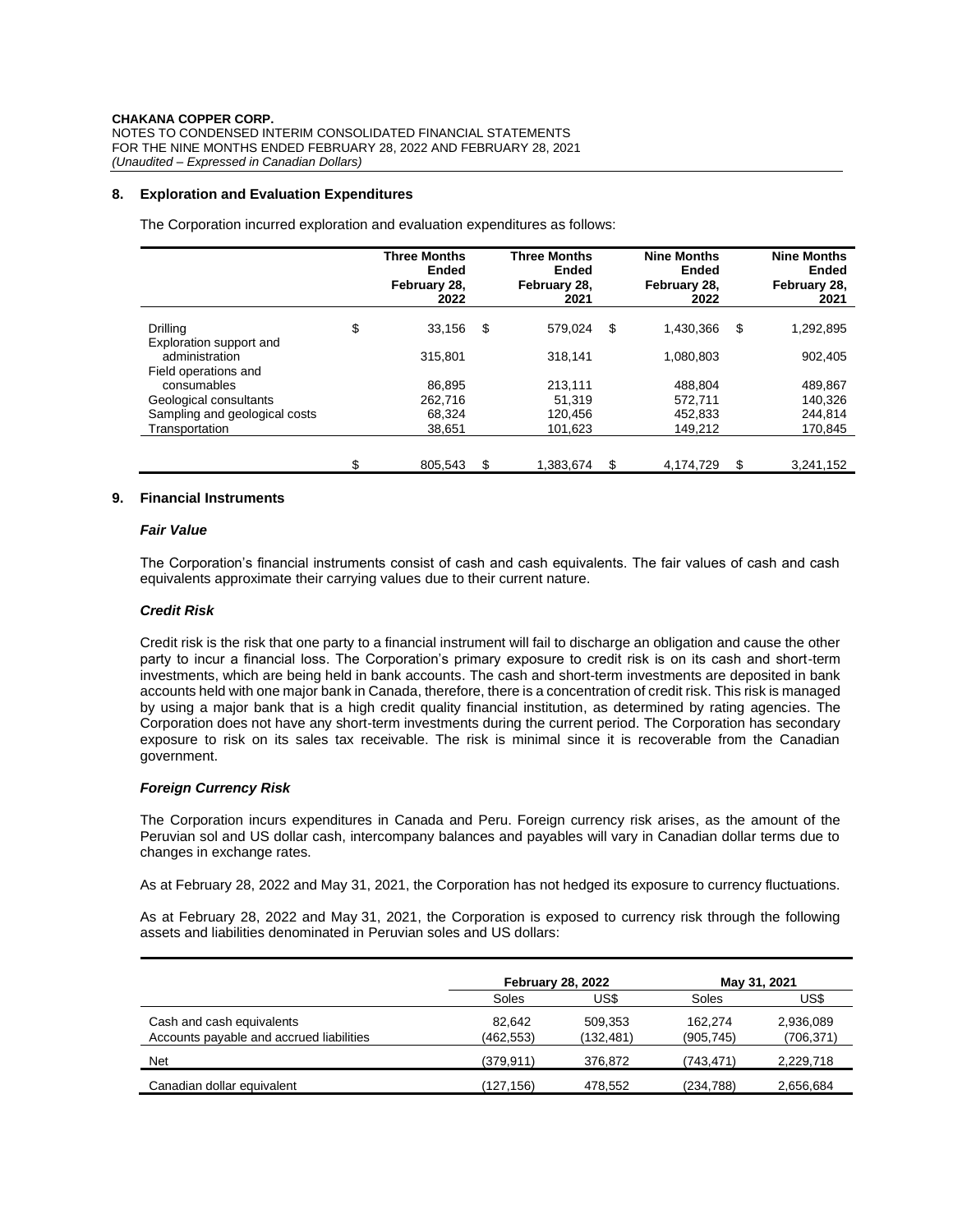### **9. Financial Instruments (continued)**

### *Foreign Currency Risk (continued)*

Based on the above net exposures as at February 28, 2022, a 5% (May 31, 2021 - 5%) change in the Canadian dollar/Peruvian sol and Canadian/US dollars exchange rate would impact the Corporation's income (loss) and comprehensive income (loss) by approximately \$6,300 and \$23,900 (May 31, 2021 - \$12,000 and \$133,000), respectively.

### *Interest Rate Risk*

Interest rate risk is the risk that the fair value or future cash flows of a financial instrument will fluctuate due to changes in market interest rates. The Corporation's exposure to interest rate risk relates to its ability to earn interest income on cash at variable rates. The risk is minimal.

### *Liquidity Risk*

Liquidity risk is the risk that the Corporation will encounter difficulty in satisfying financial obligations as they become due. The Corporation manages its liquidity risk by forecasting cash flows from operations and anticipated investing and financing activities. At February 28, 2022, the Corporation has cash of \$1,651,761 (May 31, 2021 cash and cash equivalents \$8,675,790) and current liabilities of \$439,290 (May 31, 2021 - \$1,288,798).

### **10. Management of Capital**

The Corporation's primary objectives in capital management are to safeguard the Corporation's ability to continue as a going concern in order to provide returns for shareholders and to maintain sufficient funds to finance the development of the Soledad and Aija projects. Capital is comprised of the Corporation's shareholders' equity. The Corporation manages its capital structure to maximize its financial flexibility making adjustments to it in response to changes in economic conditions and the risk characteristics of the underlying assets and business opportunities. To maintain or adjust its capital structure, the Corporation may attempt to issue new shares, issue debt, acquire or dispose of assets, or adjust the amount of cash.

#### **11. Segmented Information**

The Corporation operates in one reportable segment, the exploration and development of unproven exploration and evaluation assets. The Corporation's primary exploration and evaluation assets are located in Peru and its corporate assets, comprising mainly cash, are located in Canada. The Corporation is in the exploration stage and has no reportable segment revenues or operating results.

The Corporation's total assets are segmented geographically as follows:

|                                   | Canada          |    | Peru      |    | Total      |  |
|-----------------------------------|-----------------|----|-----------|----|------------|--|
| As at February 28, 2022           |                 |    |           |    |            |  |
| Current assets                    | \$<br>1,524,251 | \$ | 317.837   | \$ | 1,842,088  |  |
| Exploration and evaluation assets |                 |    | 3,557,918 |    | 3,557,918  |  |
| Property and equipment            |                 |    | 636,905   |    | 636,905    |  |
| Value-added tax receivable        |                 |    | 902,497   |    | 902,497    |  |
|                                   |                 |    |           |    |            |  |
|                                   | \$<br>1,524,251 | \$ | 5,415,157 | \$ | 6,939,408  |  |
| As at May 31, 2021                |                 |    |           |    |            |  |
| Current assets                    | \$<br>8,681,889 | \$ | 222,880   | \$ | 8,904,769  |  |
| Exploration and evaluation assets |                 |    | 2,790,840 |    | 2,790,840  |  |
| Property and equipment            |                 |    | 937.745   |    | 937,745    |  |
| Value-added tax receivable        |                 |    | 558,316   |    | 558,316    |  |
|                                   | \$<br>8,681,889 | \$ | 4,509,781 | S  | 13,191,670 |  |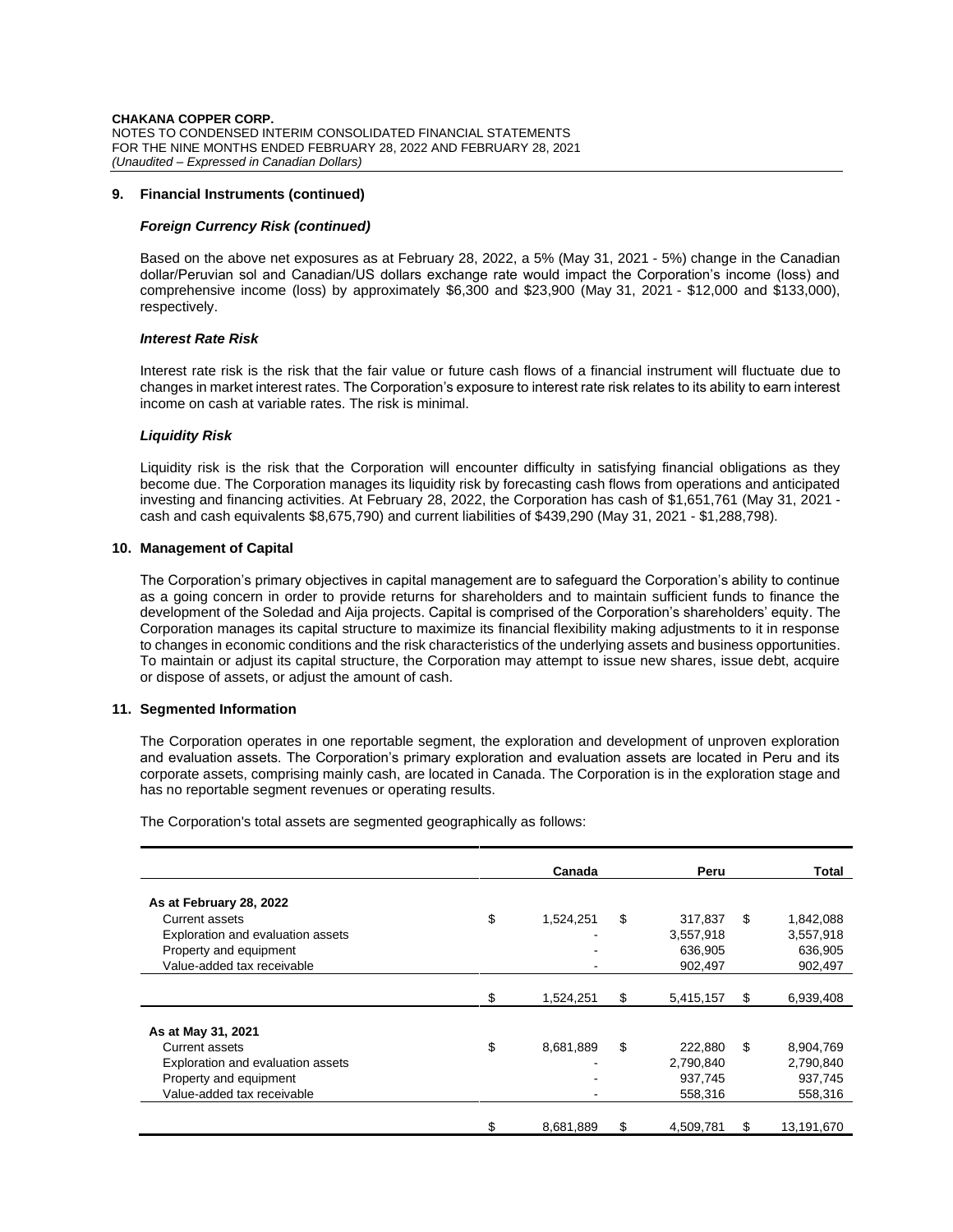### **12. Related Party Disclosures**

The Corporation's related parties include key management personnel and companies related by way of directors or shareholders in common.

### **(a) Key Management Personnel Compensation**

During the nine months ended February 28, 2022 and 2021, the Corporation paid and/or accrued the following fees to key management personnel:

|                                |    | February 28,<br>2022 | February 28,<br>2021     |
|--------------------------------|----|----------------------|--------------------------|
| Management<br><b>Directors</b> | \$ | 192,868<br>127,742   | \$<br>196,741<br>108,430 |
|                                | c  | 320,610              | \$<br>305,171            |

### **(b) Due to Related Parties**

As at February 28, 2022 and May 31, 2021, the Corporation had the following amounts due to related parties included in accounts payable:

|                  | February 28,<br>2022 |    | May 31,<br>2021 |
|------------------|----------------------|----|-----------------|
| <b>Directors</b> | 60,623               | ß. | 48,732          |
|                  | 60,623               | c  | 48,732          |

# **13. Contingency**

During the period ended February 28, 2022, a former employee who had the role of community relations manager for the Corporation's subsidiary filed a claim against the Corporation alleging he suffered an injury while working with the Corporation and is seeking compensation for damages of up to US \$390,000. The former employee was employed during 2019 and has provided no evidence such injury occurred while employed by the Corporation nor if such injury was a direct result of his employment. The Corporation believes the claim is without merit and intends to vigorously defend its position. A hearing was scheduled for November 4, 2021. Due to COVID-19, the hearing has been postponed until May 10, 2022. As the outcome of this claim is uncertain, no amount has been accrued for any potential loss under this complaint.

### **14. Subsequent Events**

Subsequent to February 28, 2022, the Corporation reached an agreement with Condor to amend the terms of the purchase option agreement dated April 24, 2017, as amended on March 18, 2019, and November 13, 2020, relating to the Soledad Project.

Under the existing agreement, a final payment of US\$4.425 million dollars was due to Condor on April 23, 2022. The parties have agreed to extend and amend the terms of the option to provide that Chakana may complete the exercise of the option by either, (1) paying US\$2,800,000 and issuing 9,480,198 common shares to Condor's Peruvian subsidiary prior to June 23, 2022, or (2) making the following cash and share payments to Condor's Peruvian subsidiary over the next three-year period: